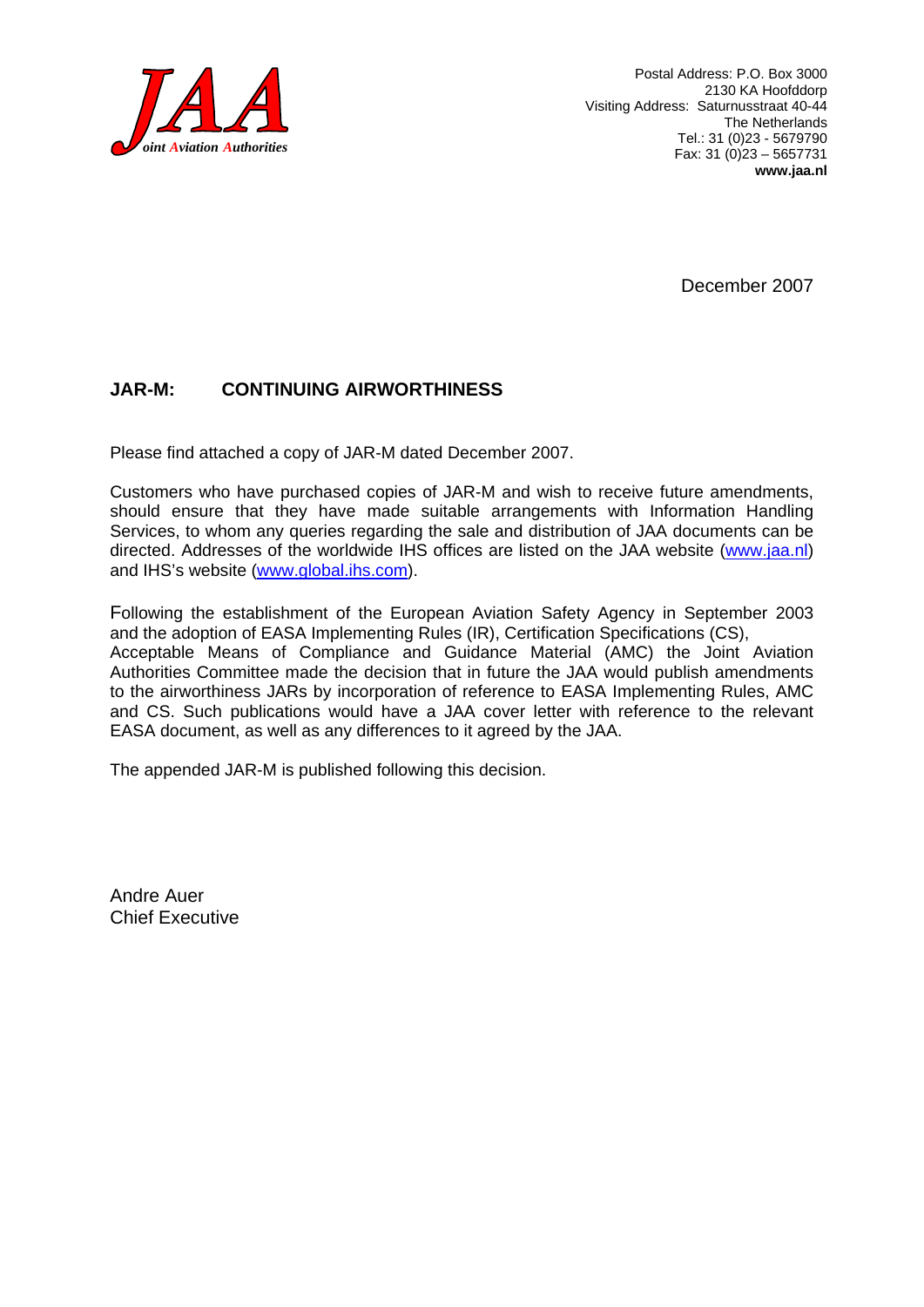# Joint **Aviation** Requirements

## **JAR-M**

### **Continuing Airworthiness**

**Joint Aviation Authorities**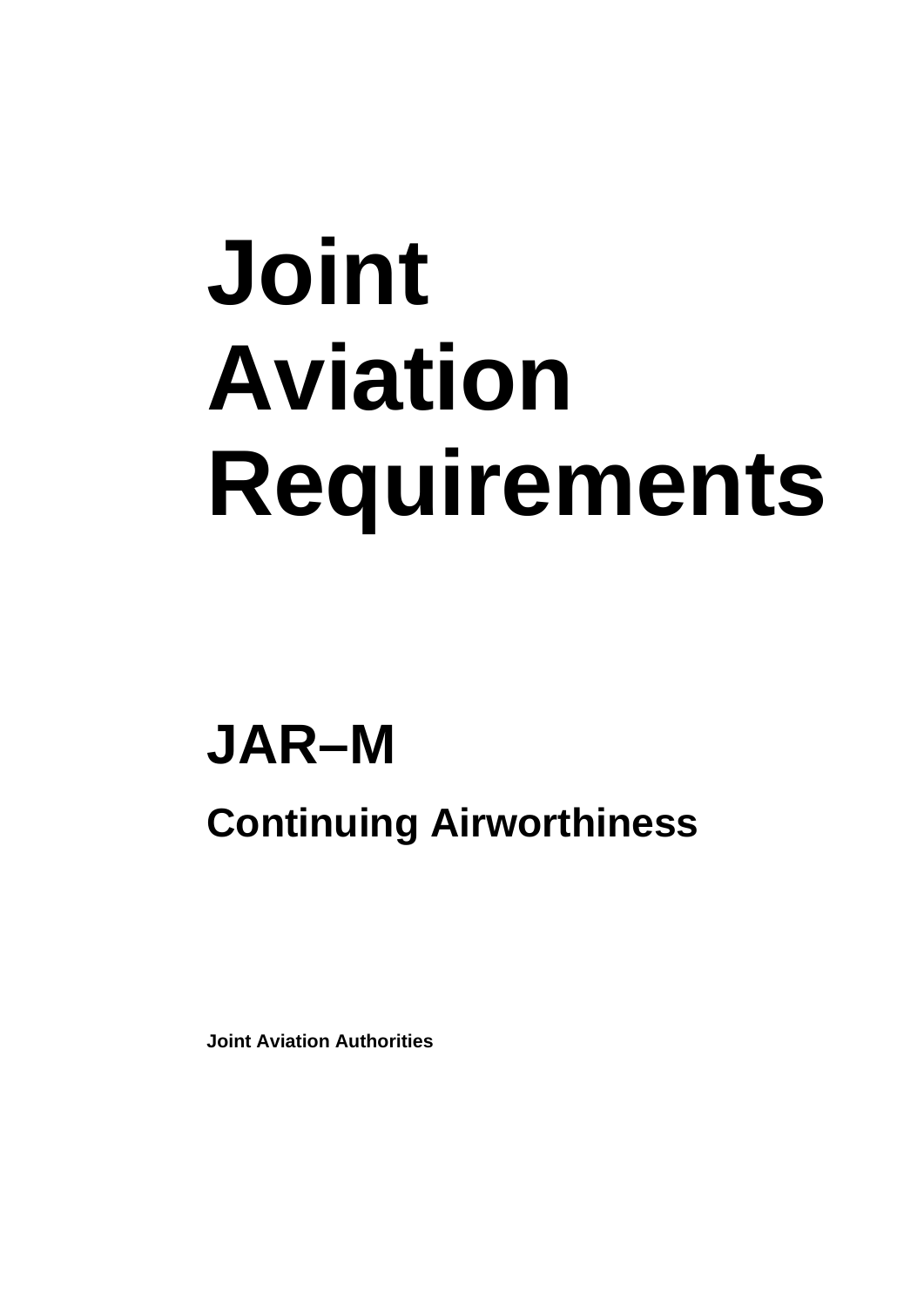# **Joint Aviation Requirements**

## **JAR–M**

### **Continuing Airworthiness**

Initial Issue December 2007

Printed and distributed by Global Engineering Documents, 15 Inverness Way East, Englewood, Colorado 80112, USA on behalf of the Joint Aviation Authorities Committee.

All rights reserved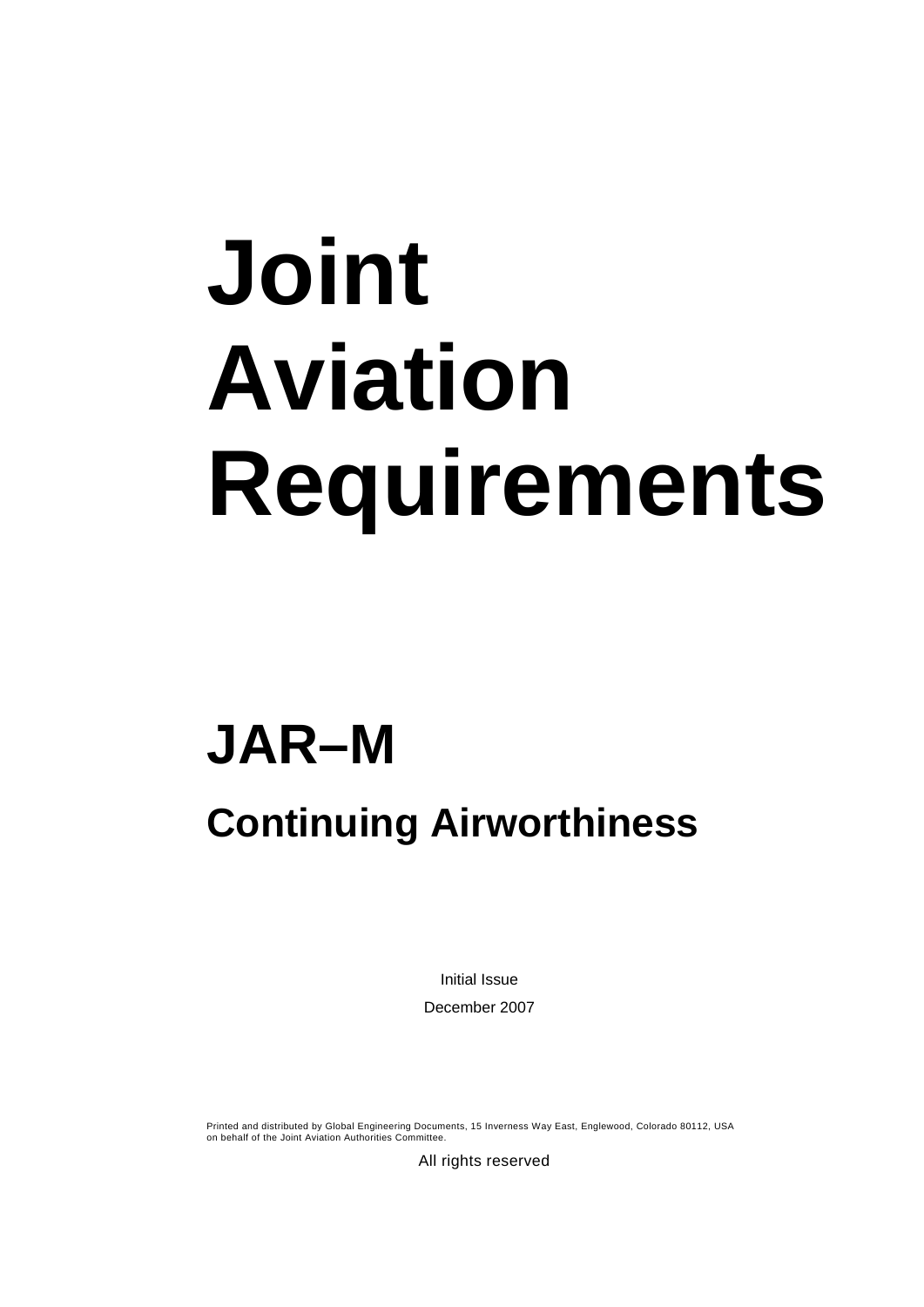The members of the Joint Aviation Authorities Committee are representatives of the Civil Aviation Authorities of the countries and of the European Aviation Safety Agency (EASA) that have signed the 'Arrangements Concerning the Development and the Acceptance of Joint Aviation Requirements'. A list of these members is kept by European Civil Aviation Conference, 3 bis Villa Emile Bergerat, 92522 NEUILLY SUR SEINE Cedex, France.\*

Further printed copies of the Joint Aviation Authorities Documents can be purchased from Global Engineering Documents, whose world wide offices are listed on the JAA website ([www.jaa.nl](http://www.jaa.nl/)) and Global website ([www.global.ihs.com\).](http://www.global.ihs.com/)

For electronic versions of Joint Aviation Authorities Documents please refer to the website of Information Handling Services (IHS) on [www.ihsaviation.com,](http://www.ihsaviation.com/) where you will find information on how to order.

Enquiries regarding the contents should be addressed to JAA, Saturnusstraat 40-44, PO Box 3000, 2130 KA HOOFDDORP, Netherlands (publications@jaat.eu).

\* These members are:

Albania, Armenia, Austria, Azerbaijan, Belgium, Bosnia and Herzegovina, Bulgaria, Croatia, Cyprus, Czech Republic, Denmark, Estonia, European Aviation Safety Agency, Finland, Former Yugoslav Republic of Macedonia, France, Georgia, Germany, Greece, Hungary, Iceland, Ireland, Italy, Latvia, Lithuania, Luxembourg, Malta, Moldova, Monaco, Netherlands, Norway, Poland, Portugal, Romania, Serbia, Slovak Republic, Slovenia, Spain, Sweden, Switzerland, Turkey, Ukraine, United Kingdom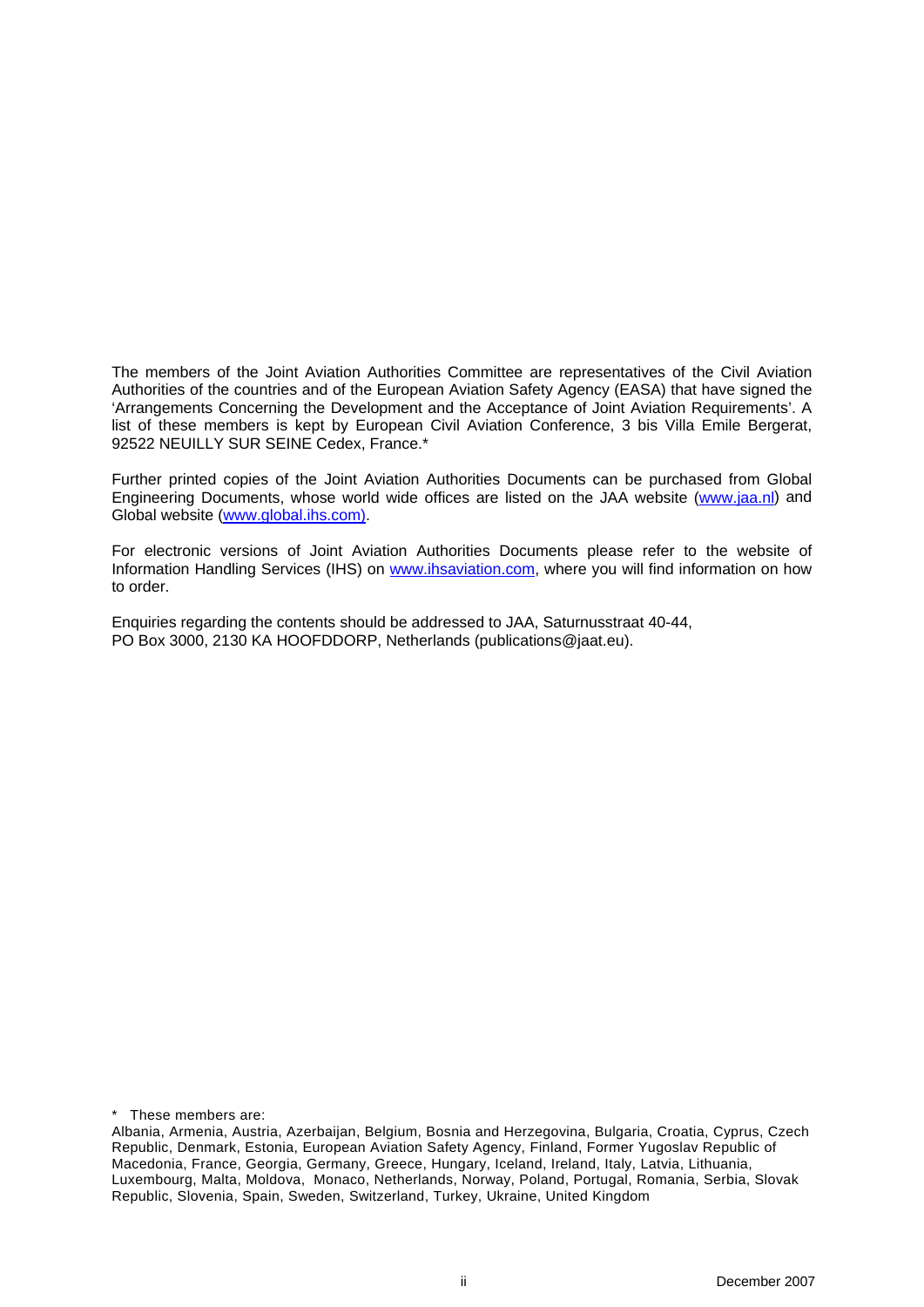JAR-M Section 1A consists of:

- a) The articles 1, 2, and 3 of the Regulation (EC) No 2042/2003 dated 20 November 2003
- b) The articles 7.1 of Regulation (EC) No 2042/2003 dated 20 November 2003.
- c) The article 7.2 of the Regulation (EC) No 2042/2003 dated 20 November 2003 with the exemption provided for:
	- (1) Applicability date is extended until 28 September 2008
- d) The article 7.3 (a) and 7.3 (b) of the Regulation (EC) No 2042/2003 dated 20 November 2003 with the exemption provided for:
	- (1) Applicability date is extended until 28 September 2009
- e) The articles 1.1, 1.2 and 2 of the Commission Regulation (EC) No 707/2006 dated 8 May 2006 with the exemption provided for:
	- (1) Applicability date is extended until 28 September 2009
- f) The Appendices I, IV, VII of Section A and Appendix VII of Annex I to the Regulation (EC) No 2042/2003 dated 20 November 2003 (also called Part-M) as amended by Regulation (EC). No 707/2006 dated 8 May 2006

JAR-M Section 1B consists of:

a) The Section B of the Annex I to the Regulation (EC) No 2042/2003 dated 20 November 2003 (also called Part-M).

JAR-M Section 2 consists of:

- a) The Appendices II, III, V and VI of the Annex I to the Regulation (EC) No 2042/2003 dated 20 November 2003 (also called Part-M).
- b) The Annex I to the EASA Executive Director Decision 2003/19/RM dated 28 November 2003 (also called Acceptable Means of Compliance to Part-M).
- c) Decision No 2007/001/R of the Executive Director of the Agency of 13 March amending Annex I of Decision No 2003/19/RM dated 28 November 2003 (also called Acceptable Means of Compliance to Part-M).

Note 1: For all references to "Agency" and "Competent Authority" please read "Joint Aviation Authorities" or "the authority" as appropriate*.*

Note 2: Forms proposed in the Appendix of the Annex to the Regulation (EC) No 2042/2003 dated 20 November 2003 should be adapted to the national legislation.